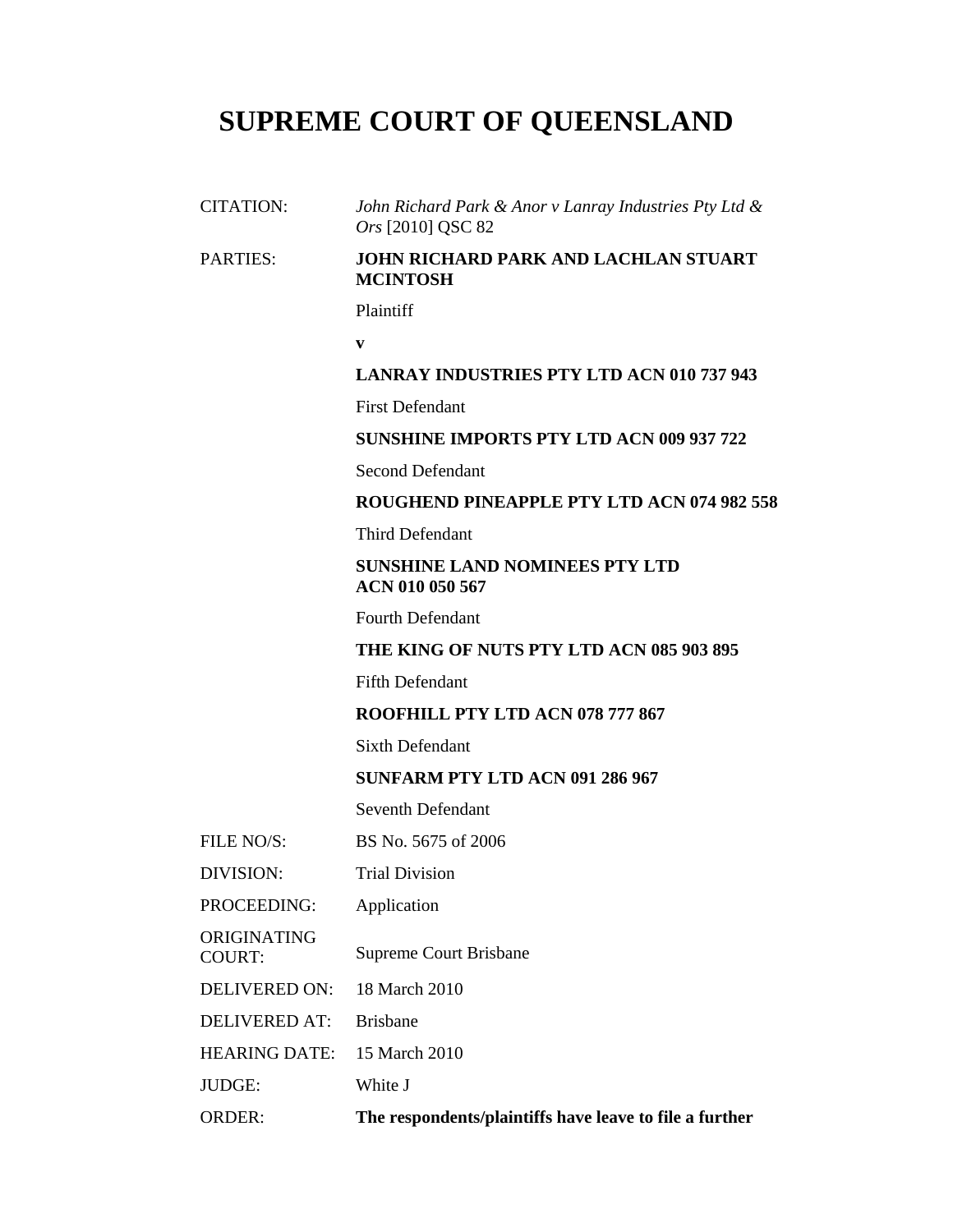|                    | amended statement of claim consistent with these reasons.                                                             |
|--------------------|-----------------------------------------------------------------------------------------------------------------------|
| CATCHWORDS:        | PROCEDURE - STRIKING OUT - Practice under Rules of<br>Court - Parties - Other matters - Capacity to sue - Liquidators |
|                    | Corporations Act 2001 (Cth), s 286(1), s 477(2), s 588E, ,<br>s 588FF, s 588FH, s 588M                                |
|                    | Corporations Law 2002                                                                                                 |
|                    | Judiciary Act 1903                                                                                                    |
|                    | Uniform Civil Procedure Rules, r 18, r 69                                                                             |
|                    | Banque, Commerciale SA (in liq) v Akhil Holdings Ltd (1990)<br>169 CLR 279                                            |
|                    | Christianos v Aldridge Pty Ltd (1995) 18 ACSR 272                                                                     |
|                    | David Securities Pty Ltd v Commonwealth Bank of Australia<br>(1992) 175 CLR 353                                       |
|                    | Greig & Duff as liquidators of Australian Building Industries<br>Pty Ltd (in liquidation) [2003] QCA 298              |
|                    | NRNQ v NEQ Nickel Pty Ltd [1991] 2 Qd R 592                                                                           |
|                    | Pavey & Matthews Pty Ltd v Paul (1987) 162 CLR 221                                                                    |
|                    | Re Harris Scarfe Ltd (2006) 24 ACLC 1034                                                                              |
|                    | Re Jackaroo Agencies Pty Ltd [2006] 1 Qd R 332                                                                        |
|                    | Sibroll Pty Ltd v Mitch Properties Pty Ltd [2007] NSWSC<br>579                                                        |
|                    | Thiess Pty Ltd v FFE Minerals Australia Pty Ltd [2007] QSC<br>209                                                     |
|                    | Zempilas v JN Taylor Holdings Pty Ltd (1991) 5 ACSR 28                                                                |
| <b>COUNSEL:</b>    | DP Rangiah SC for the applicants/defendants                                                                           |
|                    | P Dunning SC and J Meredith for the respondents/plaintiffs                                                            |
| <b>SOLICITORS:</b> | Piper Alderman for the defendants                                                                                     |
|                    | Sajen Legal for the plaintiffs                                                                                        |
|                    |                                                                                                                       |

- [1] The plaintiffs are the liquidators of the company ACN 009 826 528 formerly known as Sunshine Plantation Pty Ltd ("the Company") which operated the tourist attraction "The Big Pineapple".
- [2] The defendants have applied to the court for orders that the claim and amended statement of claim filed 22 October 2008 be struck out in whole or in part.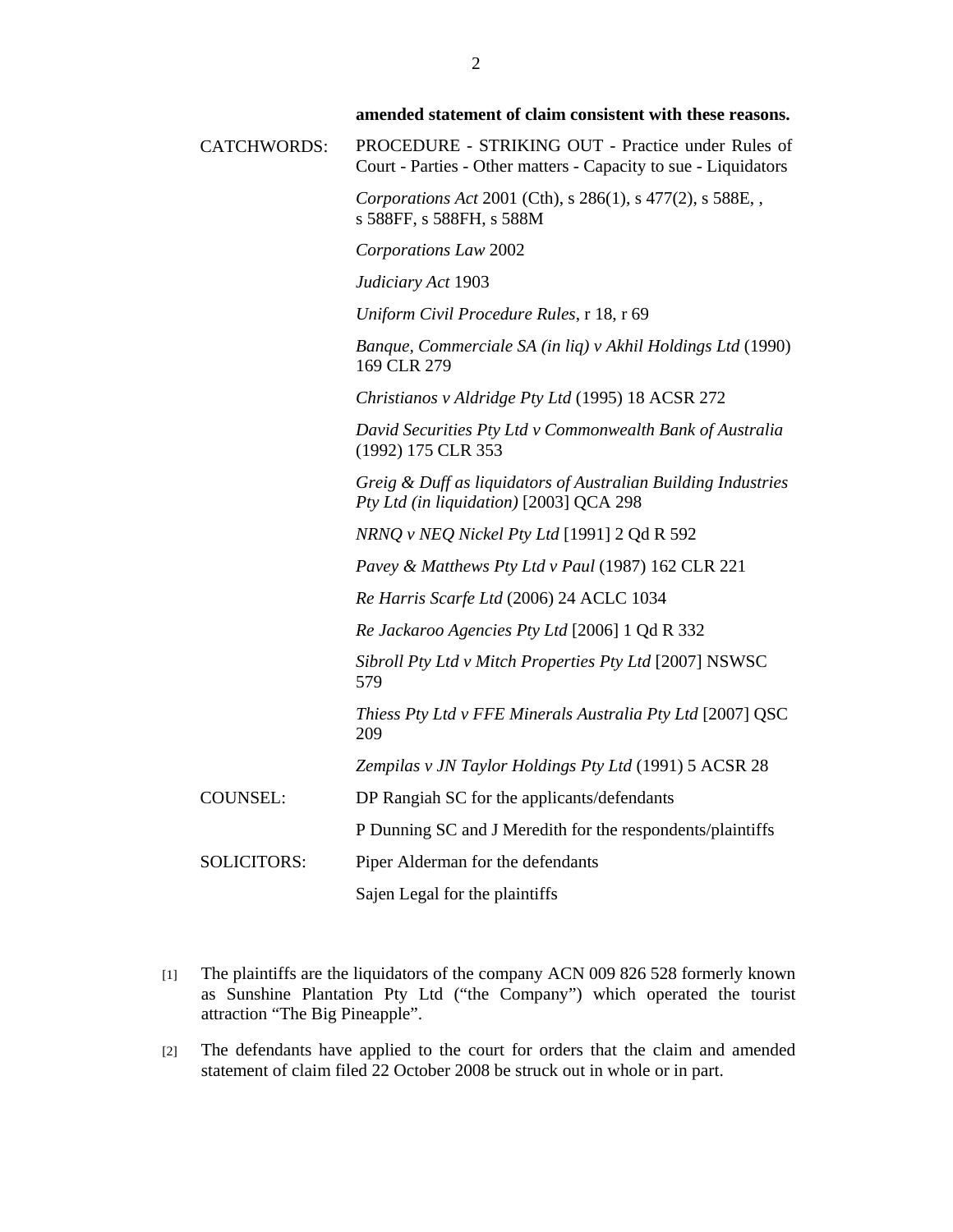- [3] The pleadings allege that by virtue of s 588E of the *Corporations Act* 2001 (Cth), the company was insolvent due to its failure to maintain financial records as required by s 286(1).
- [4] The defendants' complaint, in brief, is the identity of the plaintiffs and/or the capacity in which they sue. The claims by the liquidators relate to various alleged uncommercial payments and/or voidable transactions that took place in October 2003 shortly prior to their appointment as administrators and, following, the company entering into liquidation and being appointed liquidators. The transactions involve the balancing off of certain company loan accounts to record nil balances which appear as particulars to paragraph 9 of the further amended statement of claim.
- [5] The plaintiffs advance three causes of action:
	- pursuant to s 588FF of the *Corporations Act* (voidable transactions);
	- pursuant to s 588FH of the *Corporations Act* (uncommercial transactons); and
	- unjust enrichment.
- [6] The plaintiffs have sued in their own name. They are described in the claim and statement of claim as "John Richard Park and Lachlan Stuart McIntosh". The company is not a plaintiff. On 12 March 2010 the plaintiffs served a further amended statement of claim in which they add to their names as plaintiffs, "as the official liquidators of ACN 009 826 528 Pty Ltd (in liquidation)", for which they have sought leave. Although that amendment answers some of the complaints, others remain.
- [7] The plaintiffs allege in paragraph 1 of the Further Amended Statement of Claim ("FASC"):
	- (b) The Plaintiffs were official liquidators entitled to be appointed administrators or liquidators of the Company pursuant to the provisions of the *Corporations Act* 2001 ("the Act")'
	- (c) The Plaintiffs are entitled to commence these proceedings on behalf of the Company pursuant to sections 477 and 588FF of the Act.

And in paragraph 7:

On 18 March 2004 … the Plaintiffs were appointed joint and several liquidators of the Company.

[8] I will deal with the principal complaints and the lesser alleged pleading deficits which Mr Rangiah submits would cause the whole proceedings to be struck out. The principles are not in dispute.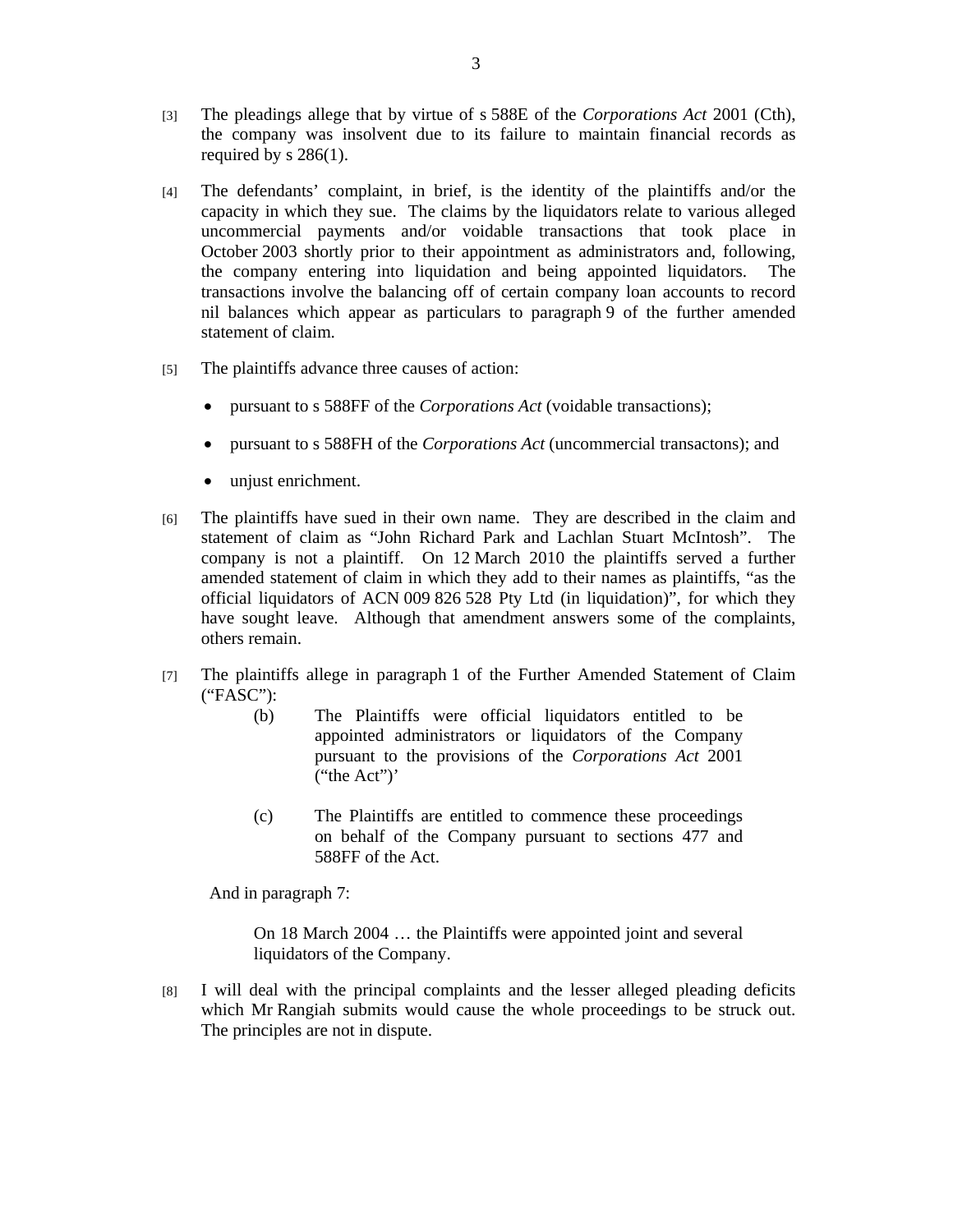## **The unjust enrichment claim**

*(i) The plaintiffs*

- [9] The Company is the entity which sustained any loss whereby the defendants have been enriched.<sup>1</sup> As the pleadings stood before the recent amendment, the liquidators as individuals were incompetent to sue to recover this alleged loss. Section 477(2) entitles the liquidator of a company to bring legal proceedings in the name of and on behalf of a company. The amendment rectifies the defect.
	- *(ii) The pleadings*
- [10] The pleading about unjust enrichment is said to be inadequate because it does not allege any qualifying or vitiating factor. By paragraph 10 the plaintiffs allege that the defendants did not give any consideration for the payments made to them by the Company. By paragraph 11 the plaintiffs allege that the Company received no benefit from the payments. Paragraph 31 then merely pleads that it would be unjust for the defendants to retain the benefit of the payment in those circumstances.
- [11] Similarly with respect to the loan accounts reduced to nil. Paragraphs 18-20 plead no benefit to the Company and paragraph 33 alleges that it would be unjust for the defendants to retain that benefit. In *David Securities Pty Ltd v Commonwealth Bank*  of Australia,<sup>2</sup> the court said after discussing the proper approach in Australia to a case brought to establish unjust enrichment:  $\frac{3}{5}$

… It does have important consequences in relation to the elements of the action which the plaintiff must plead and prove. It also appears to proceed from the view that in Australian law unjust enrichment is a definitive legal principle according to its own terms and not just a concept …

After quoting from *Pavey & Matthews Pty Ltd v Paul*, the court continued:<sup>4</sup>

Accordingly, it is not legitimate to determine whether an enrichment is unjust by reference to some subjective evaluation of what is fair or unconscionable. Instead, recovery depends upon the existence of a qualifying or officiating factor such as mistake, duress or illegality.

The pleading should be amended to reflect this missing element.

## **Sections 588FF and 588FH claims**

[12] Section 588FF empowers only a company's liquidator to apply for an order where a company has engaged in a voidable transaction requiring, inter alia, the person to pay to the company an amount equal to some or all of the money paid by the company. As the pleadings stood when this application was commenced, the named

 $\frac{1}{1}$  *Zempilas v JN Taylor Holdings Pty Ltd* (1991) 5 ACSR 28 per Debelle J at 30; *Christianos v Aldridge Pty Ltd* (1995) 18 ACSR 272 at 280.

 <sup>(1992) 175</sup> CLR 353.

<sup>3</sup> At 378.

<sup>4</sup> (1987) 162 CLR 221 at 256-7.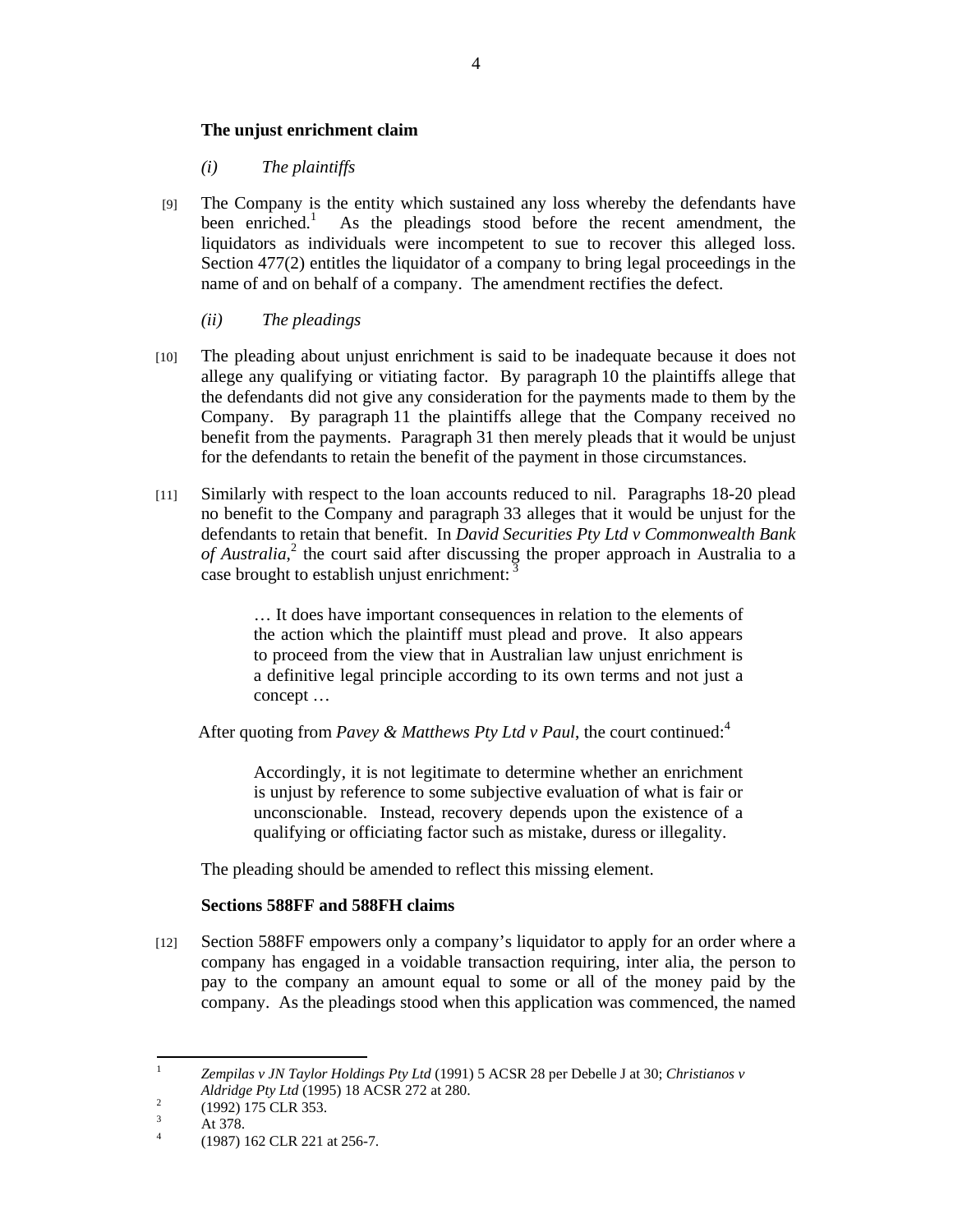individuals were not identified as the liquidators. It is insufficient to contend that this could be assumed from a consideration of paragraphs 1 and 7.

- [13] Rule 18 of the *Uniform Civil Procedure Rules* requires that a person suing in a representative capacity must state that capacity in the originating process. Mr Rangiah submitted that paragraph 1(c) does not assist, as that pleading alleges an agency relationship with the Company when it is the liquidator, as liquidator, who may bring proceedings under s 588FF.<sup>5</sup> Similar observations may be made about sections 588FH and 588M concerning insolvent trading.
- [14] Mr Rangiah submits that since the limitation period in s 588FF(3) has expired and no application to extend was brought within the time stipulated, the plaintiffs are precluded from amending the pleading to correct their erroneous status. There is no  $\overline{a}$  discretion to extend outside this period.<sup>6</sup> Mr Dunning did not seek to argue otherwise. Instead, he submitted that this is, in truth, a misnomer case or, if it is not, that the provisions of the *UCPR* in Chapter 3 relating to parties to proceedings may be applied beneficially to the liquidators.
- [15] The error is that of the pleader. There is apparent confusion about proceedings brought by a liquidator as the alter ego of a company and proceedings only reposing in a liquidator as liquidator. They are different capacities and the error is closest to the wrong party provisions in r 69 of the *UCPR.* I discussed at some length the interplay between the relevant Rules of Court, the provisions of the *Corporations Law* 2002, the Corporations Rules and the constitutional implications in the *Judiciary Act* 1903 in *Re Jackaroo Agencies Pty Ltd*<sup>7</sup> and do not propose to do so again.
- [16] I have concluded that the plaintiffs may make the necessary amendments to the claim and statement of claim to reflect the several capacities in which they sue the defendants. The defendants have laboured under no misunderstanding about the liquidators' capacities. Indeed, the arguments were refined only quite recently by Mr Rangiah, so far as the correspondence reveals.

## **Other defects**

- [17] The defendants complain that the pleading of insolvency in paragraphs 3 and 3A of the FAFC does not allege material facts sufficient to alert the defendants to the case they must meet. There is a bare assertion of insolvency by virtue of the provisions of the Act with particulars providing the material facts. It is trite pleading law that the pleading must state the material facts on which the party relies. $8\text{ As}$  is well understood, the provision of particulars is not a substitution for the pleading.<sup>9</sup>
- [18] Mr Rangiah makes the further complaint that paragraphs 28(b) and 29(b) plead that the payments and transactions respectively are voidable within the meaning of

 5 *Sibroll Pty Ltd v Mitch Properties Pty Ltd* [2007] NSWSC 579; *Re Harris Scarfe Ltd* (2006) 24 ACLC 1034 at 26.

*Greig & Duff as liquidators of Australian Building Industries Pty Ltd (in liquidation)* [2003] QCA 298 per Williams JA at [90]-[91].

 <sup>[2006] 1</sup> Qd R 332.

<sup>8</sup> See *Banque, Commerciale SA (in liq) v Akhil Holdings Ltd* (1990) 169 CLR 279 at 286-7; *Thiess Pty Ltd v FFE Minerals Australia Pty Ltd* [2007] QSC 209.<br><sup>9</sup> *MBMO w MFO Night Ltd* [10011.2 Qd B 502 at 507

*NRNQ v NEQ Nickel Pty Ltd* [1991] 2 Qd R 592 at 597.